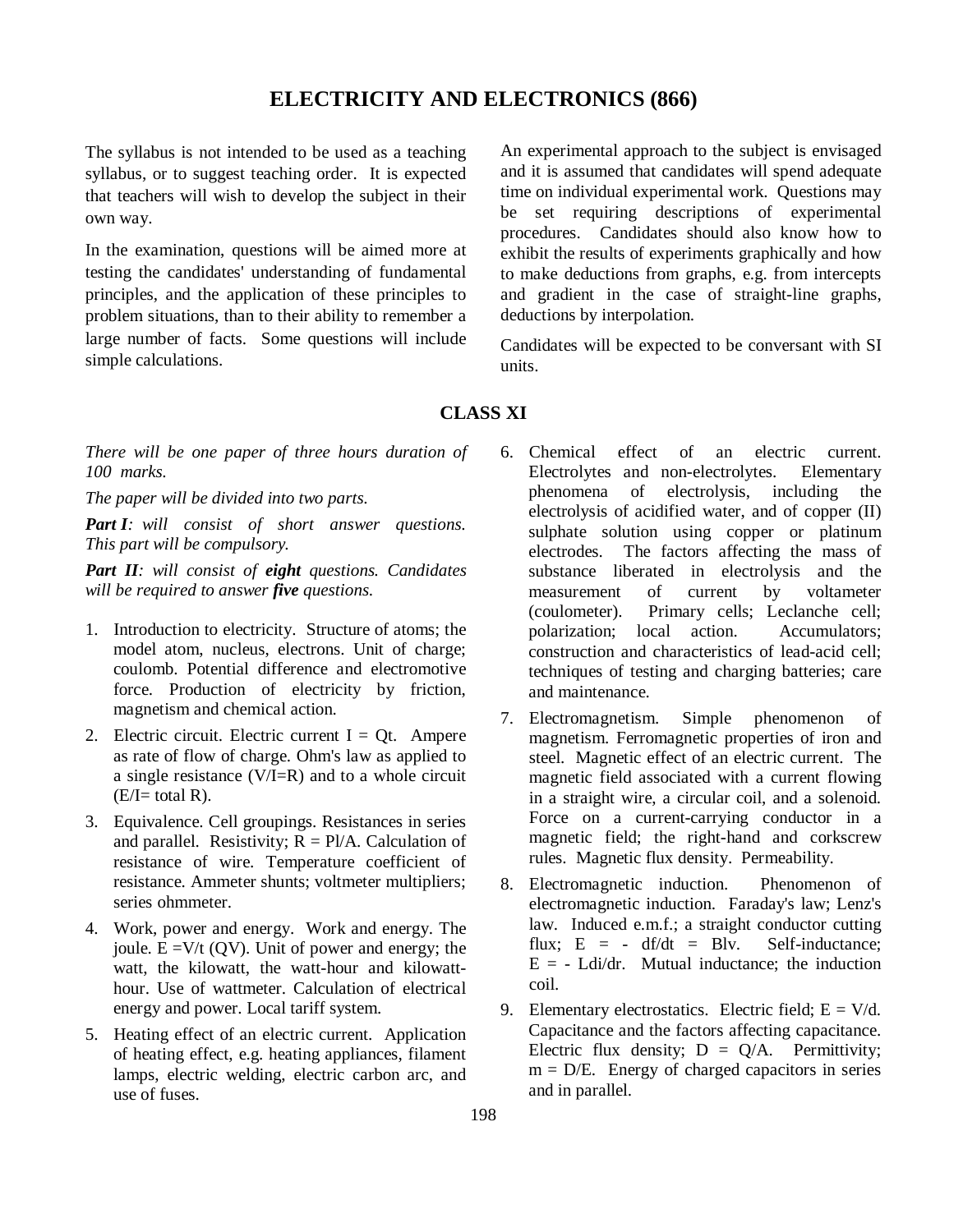- 10. Alternating current. Generation of an a.c. with a single loop coil. Sinusoidal wave form. Peak values; r.m.s. values (Only ratios will be expected.) Simple a.c. circuits.
- 11. Transformer. Principle of the single-phase transformer, and iron loss (hysteresis and eddy current).

## **CLASS XII**

*There will be one paper of three hours duration of 100 marks*

*The paper will be divided into two parts.*

*Part I: will consist of short answer questions. This part will be compulsory.*

*Part II: will consist of eight questions. Candidates will be required to answer five questions.*

- 1. Distribution of electric power. Idea of a simple distribution system. Mention of the local power system should be made.
- 2. The D.C. generator and motor. Use of split-ring commutators; constructional features. Shunt series and compound field connections and their characteristics. Starting of D.C. motors. Ideas on back e.m.f.
- 3. The A.C. motor. Ideas on A.C. motors (single phase only). The rotating field. Methods of shunting: capacitance start, split phase start. Single-phase induction motor types.
- 4. Wires, cables and electrical wiring. Construction of various types in domestic and industrial use. (Solid and stranded cables – how insulated and protected. Flexes). Selection of cable sizes, voltage drop and simple calculation on currentcarrying capacity. (Linking of size of cables and flexes with maximum current flow particularly in relation to the circuits below. Regulation B 23 (voltage drop). Brief description of the wiring systems. Simple circuitry. (Separation of lighting and power circuits. Layout of lighting circuits. Switch in phase line. Dual switching of lamps. Layout of power circuits - ring and spur types - limitations). Introduction to rules and regulations, both local and that of I.E.E. (Sequence of equipment). Effects of overloading. Protection of circuits and individuals by (a) fuses and trips, (b) earthing of metal, (c) mechanical

protection of cables. Regulations for bathrooms. Commonsense appreciation of dangerous practices. (Simple testing).

- 5. Electrical accessories. Structure and uses of various types of switches, power outlets, lamp holders, ceiling roses and junction boxes. [Familiarity with these is expected (but no questions will be set needing detailed knowledge of structure). Where and how they are used].
- 6. Introduction to electronics. Concept of electron flow. Common components employed in electronic circuits; resistors, capacitors and inductors; their structure, types and uses.
- 7. Diodes. Thermionic diode; semiconductor diode. Structure of vacuum diode and semiconductor diode.
- 8. Power supply for electronic apparatus. Mains transformer. The diode; half wave, full wave and bridge rectifiers, voltage doubler. Filters; RC filters, chokes, bleeder resistance and its functions.
- 9. Vacuum triode. Structure of the vacuum triode valve. The control grid. Triode valve characteristics. Triode parameters; anode resistance, mutual conductance and amplification factors; relationship between the above parameters. Triode as a voltage amplifier. Bias voltage, cathode resistor and cathode bypass capacitor.
- 10. Transistor. The junction transistor: PNP and NPN types. Introduction to various methods of construction; their characteristics including handling procedures and precautions.
- 11. Transistor amplifier. Introduction to the commonbase, common emitter and common collector amplifiers. Comparison of the voltage, current and power gains and input and output resistances

12. Lighting. Common types of lamps; candela, lumen, lux, lux meter (light-meter). Illumination and photometry. Gas-filled lamps and fluorescent lamp circuits; preheat, instant and rapid starts.